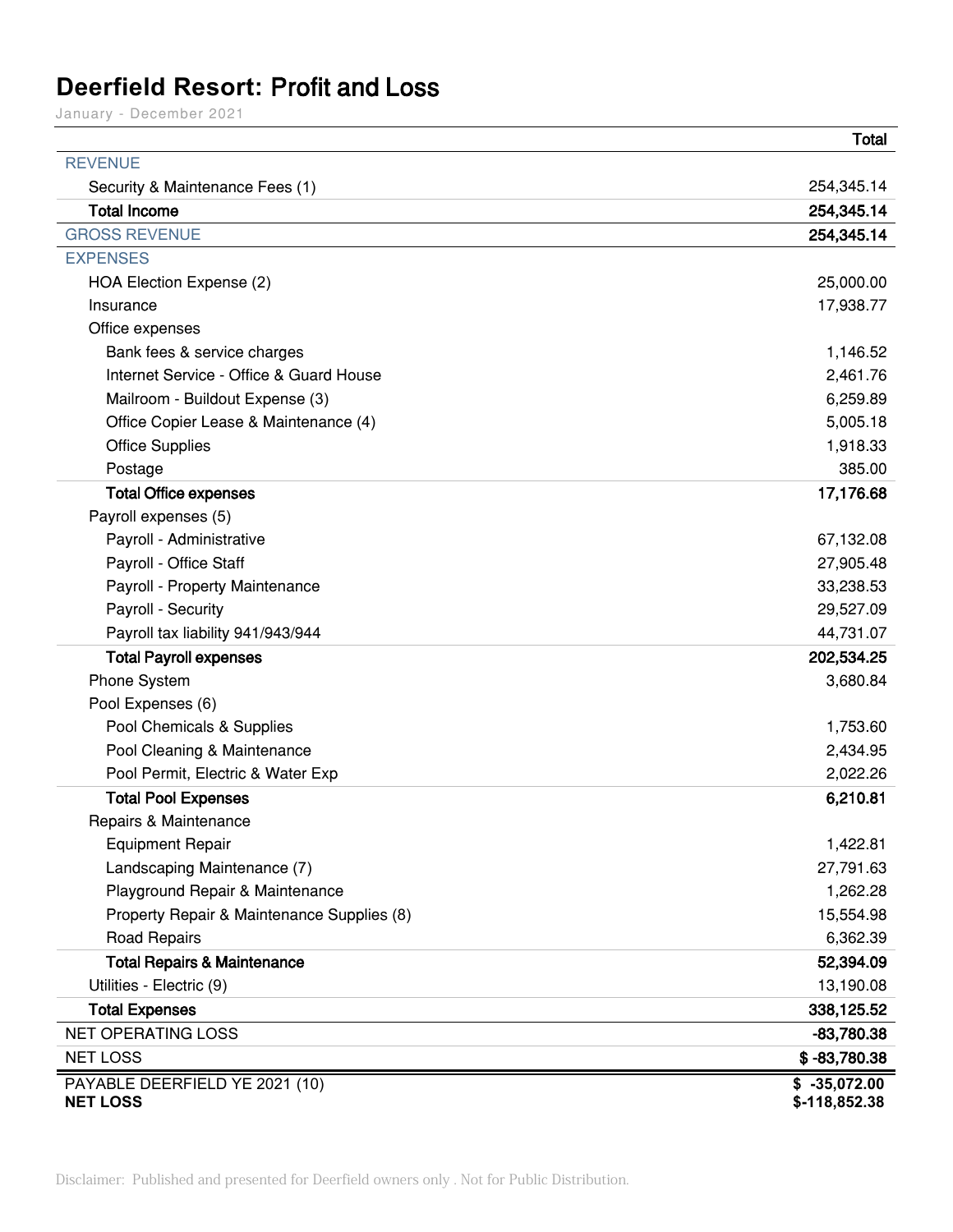# **DEERFIELD RESORT FINANCIAL SUMMARY**

# **2021 DISCLOSURES:**

# 1.) **2021 REVENUE NOT RECEIVED:** Deerfield Resort Fees - from 22 owners **\$23,150**

Lawsuit Plaintiffs are holding funds in a private trust for when HOA is formed. \$23,150 is NOT currently recorded in operating revenue.

It is also not being held with court appointed receiver.

# **2.) HOA ELECTION EXPENSE:**

\$25,000 to Taylor, Reams & Harrison for the receiver requirements of lawsuit.

### **3.) MAILROOM EXPENSE:**

Build-out new community mail room includes demolition, framing, drywall, flooring, interior/exterior doors, paint, shelving, and exterior ramp access.

### **4.) OFFICE PRINTER LEASE:**

Averages \$450 per month. Varies slightly with printing/copy usage and ink needed.

#### **5.) PAYROLL:** 17 FT and Seasonal employees.

Payroll breakdown for Deerfield Resort related responsibilities: Administrative: (4) Scott, Paula & Tyler (3 Employees, Gross Salary of \$41,500) & Kelly Office Staff: (2) Linda & Nora Security: (2) Leonard, Chad (Bob for partial 2021 - no longer @ Deerfield) Maintenance: (9) 2021 Full & Seasonal employees

#### **6.) POOL EXPENSE:**

Community Pool located by Deerfield Office. Operating May 15-Sept 15, weather permitting.

### **7.) LANDSCAPING MAINTENANCE:**

Deerfield Common Area: Grass and weed cutting and mulch.

#### **8.) PROPERTY REPAIRS:**

Snow removal, storm damage cleanup, culvert clean-out and repairs, asphalt and materials for road repairs.

#### **9.) UTILITIES ELECTRIC:**

Guard house, Deerfield Way lighting to marina, community swimming pool, 1/2 Deerfield office & mailroom expense.

#### **10.) LIABILITY/PAYABLE: DEERFIELD RESORT YE 2021:**

Expenses paid on behalf of Deerfield Resort by another entity or personally. And Liability for unpaid payroll.

| Payroll Paid for Employees - Late 2021                                                                                                                                                                                 | \$5,769  |
|------------------------------------------------------------------------------------------------------------------------------------------------------------------------------------------------------------------------|----------|
| <b>Advance for Operating Expense:</b> (from Fields Real Estate)                                                                                                                                                        | \$5,750  |
| Payroll/Scott Fields. Terminated salary mid '21. Paid gross salary of 10,000<br>in '21. Annual Salary - \$24,000. Unpaid Gross Salary due.                                                                             | \$14,000 |
| Legal Expenses: 1/7th Legal Expenses<br>Deerfield Resort as named plaintiff                                                                                                                                            |          |
| 2021 Legal Fees Expense \$66,875 (\$66,875/7 = 9,553)<br>Inception to Date Legal Fees \$105,343                                                                                                                        | \$9,553  |
| (Seven (7) plaintiffs named in the suit - 1.) Madeline Fields (now the estate of),<br>2.) Scott Fields, 3.) Paula LeJeune, 4.) Marc LeJeune, 5.) Fields Development,<br>6.) Fields Real Estate, 7.) Deerfield Resort). |          |
| <b>DUE TO DEERFIELD RESORT AT YE 2021:</b>                                                                                                                                                                             |          |